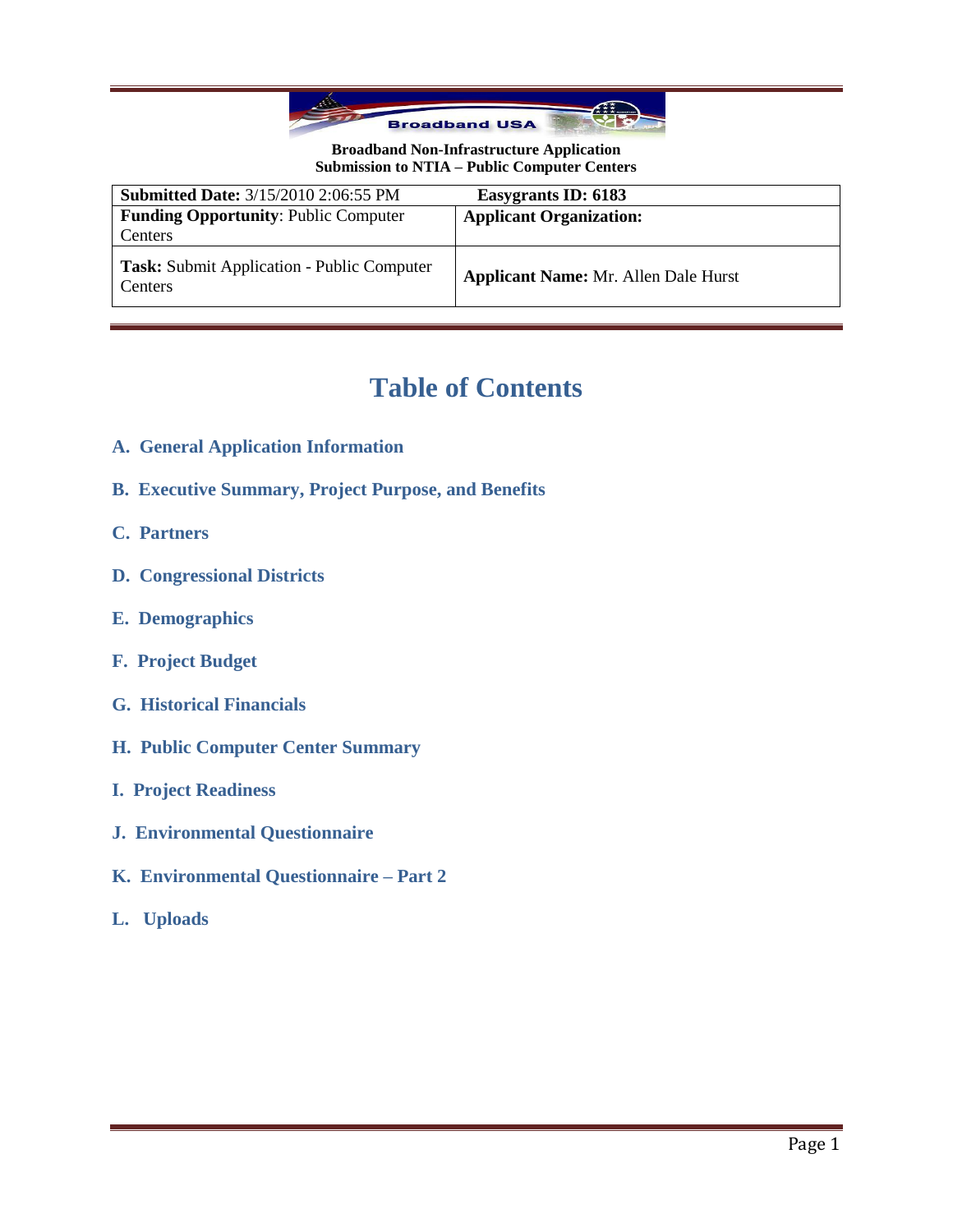

| <b>Submitted Date: 3/15/2010 2:06:55 PM</b>           | Easygrants ID: 6183                         |
|-------------------------------------------------------|---------------------------------------------|
| <b>Funding Opportunity: Public Computer</b>           | <b>Applicant Organization:</b>              |
| Centers                                               |                                             |
| Task: Submit Application - Public Computer<br>Centers | <b>Applicant Name: Mr. Allen Dale Hurst</b> |

# **A. General Application Information**

| <b>Applicant Information</b>                       |           |
|----------------------------------------------------|-----------|
| <b>Name and Federal ID for Applicant</b>           |           |
| <b>DUNS Number</b>                                 | 833270569 |
| $CCR \# (CAGE)$                                    |           |
| <b>Legal Business Name</b>                         |           |
| Point of Contact (POC)                             |           |
|                                                    |           |
|                                                    | Ext.      |
|                                                    |           |
| <b>Alternate POC</b>                               |           |
|                                                    |           |
|                                                    | Ext.      |
|                                                    |           |
| <b>Electronic Business POC</b>                     |           |
|                                                    |           |
|                                                    | Ext.      |
|                                                    |           |
| <b>Alternate Electronic Business</b><br><b>POC</b> |           |
|                                                    | Ext.      |
|                                                    |           |

**Name and Contact Information of Person to be Contacted on Matters Involving this Application:**

| .                  |       |
|--------------------|-------|
| <b>Prefix</b>      | Mr.   |
| <b>First Name</b>  | Allen |
| <b>Middle Name</b> | Dale  |
| <b>Last Name</b>   | Hurst |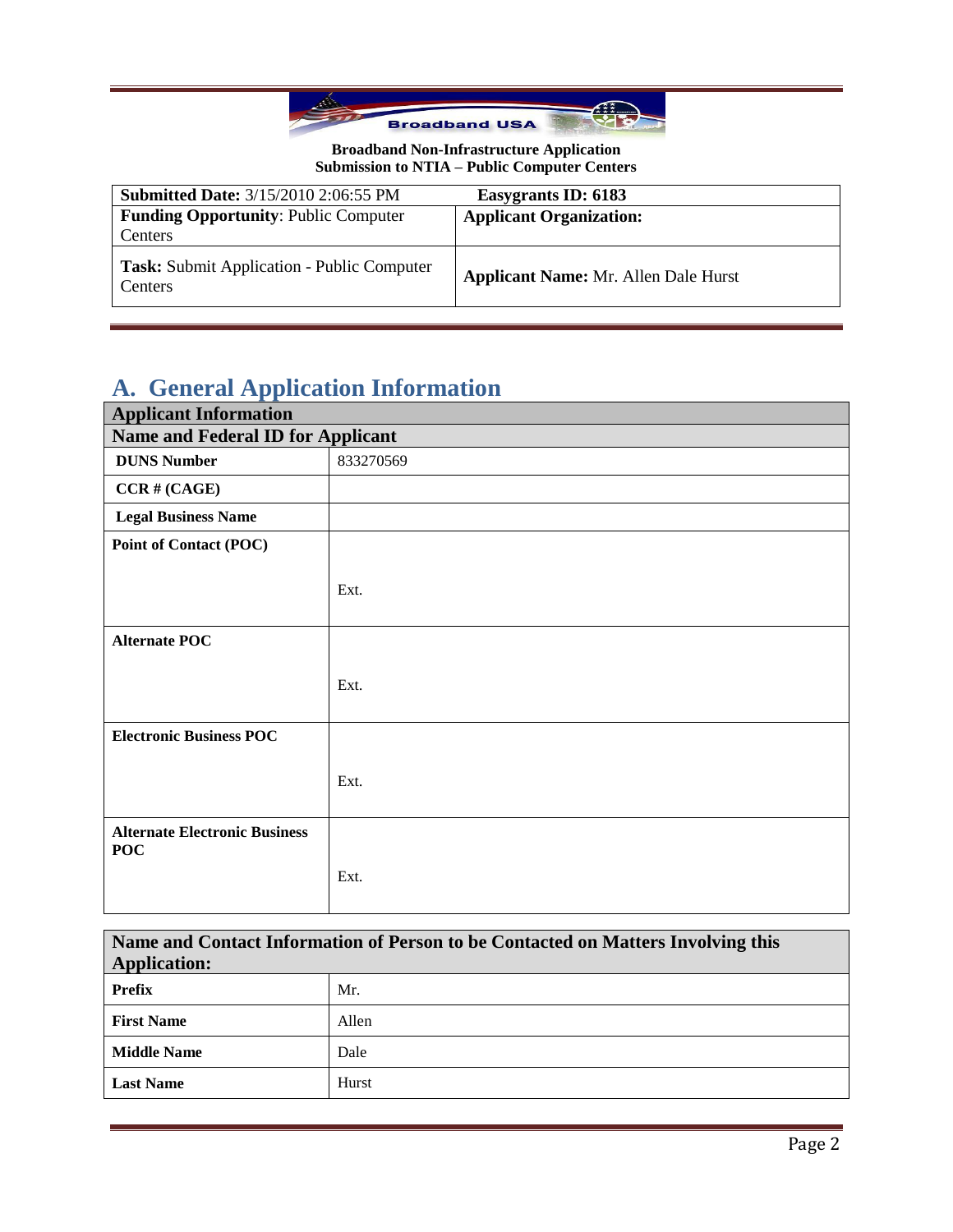

| <b>Submitted Date: 3/15/2010 2:06:55 PM</b>                  | Easygrants ID: 6183                         |
|--------------------------------------------------------------|---------------------------------------------|
| <b>Funding Opportunity: Public Computer</b><br>Centers       | <b>Applicant Organization:</b>              |
| <b>Task:</b> Submit Application - Public Computer<br>Centers | <b>Applicant Name: Mr. Allen Dale Hurst</b> |

| <b>Suffix</b>           |                            |
|-------------------------|----------------------------|
| <b>Telephone Number</b> | 15734833028                |
| <b>Fax Number</b>       |                            |
| Email                   | allen@treeoflifecenter.net |
| <b>Title</b>            | President                  |

# **Additional Contact Information of Person to be Contacted on Matters Involving this Application:**

| <b>Project Role</b>        | <b>Name</b>               | <b>Phone</b> | Email                          |
|----------------------------|---------------------------|--------------|--------------------------------|
| Secondary Point of Contact | Mr.<br>Shawn Allen, Hurst | 5733589134   | shawn@treeoflif<br>ecenter.net |

| <b>Other Required Identification Numbers</b>                   |                                                                                                       |
|----------------------------------------------------------------|-------------------------------------------------------------------------------------------------------|
| <b>Easygrants ID</b>                                           | 6183                                                                                                  |
| <b>Funding Opportunity Number</b>                              | 500000                                                                                                |
| <b>Catalog of Federal Domestic</b><br><b>Assistance Number</b> | <b>BTOP CFDA Number: 11.557</b><br><b>BTOP CFDA Title:</b> Broadband Technology Opportunities Program |

| <b>Organization Classification</b>                                                                                      |                        |
|-------------------------------------------------------------------------------------------------------------------------|------------------------|
| <b>Type of Organization</b>                                                                                             | Non-profit Corporation |
| Is the organization a small<br>business?                                                                                | N <sub>0</sub>         |
| Does the organization meet the<br>definition of a socially and<br>economically disadvantaged<br>small business concern? | N <sub>0</sub>         |

### **Authorized Organizational Representative**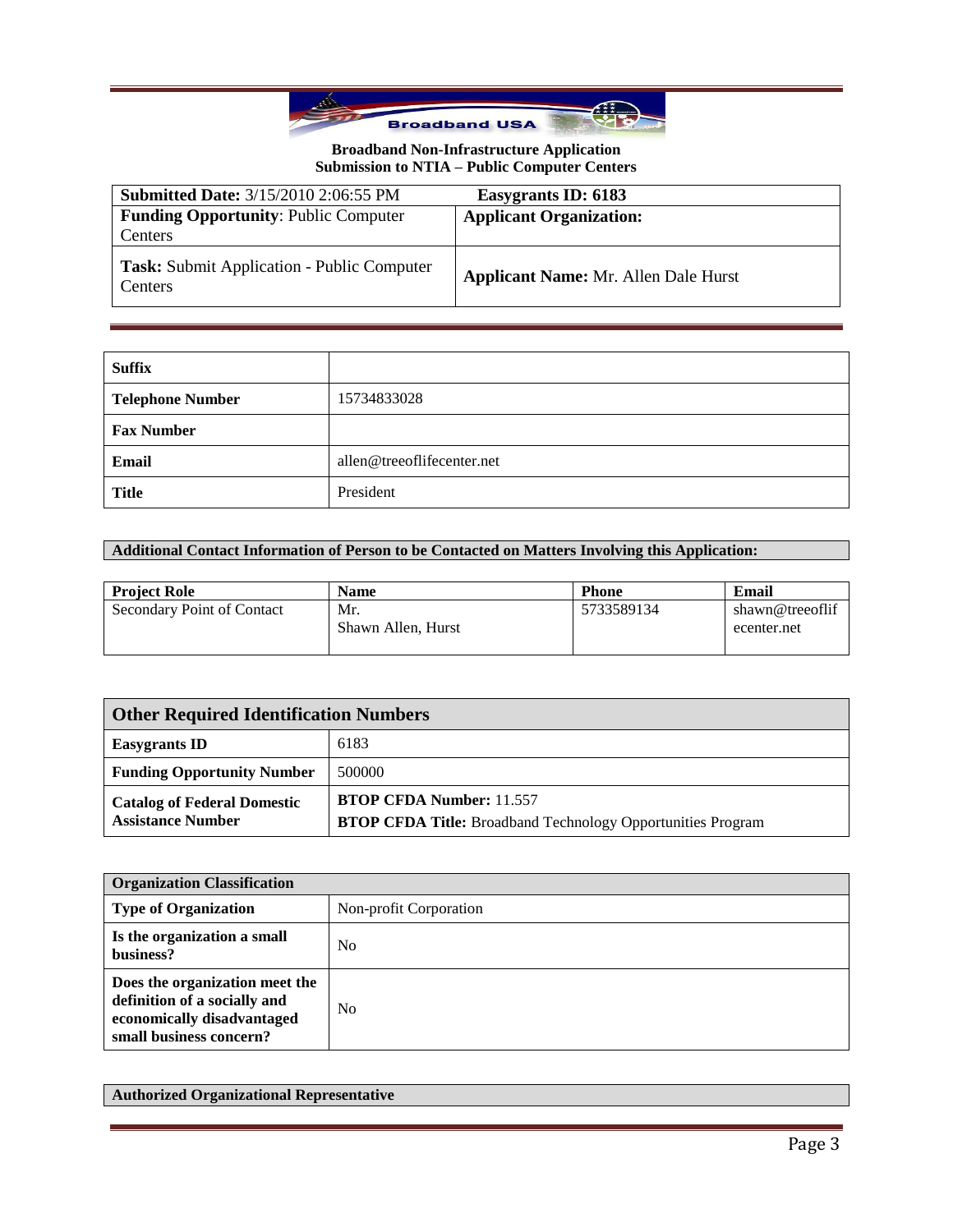

| <b>Submitted Date: 3/15/2010 2:06:55 PM</b>                  | Easygrants ID: 6183                         |
|--------------------------------------------------------------|---------------------------------------------|
| <b>Funding Opportunity: Public Computer</b><br>Centers       | <b>Applicant Organization:</b>              |
|                                                              |                                             |
| Task: Submit Application - Public Computer<br><b>Centers</b> | <b>Applicant Name: Mr. Allen Dale Hurst</b> |

| $\bf AOR$     |  |
|---------------|--|
| <b>Result</b> |  |

**Project Title and Project Description**

**Project Title**: Tree of Life Center for Knowledge and Understanding

**Project Description**: A Public Computer Center, to promote the advancement of education and training in human relations, to break down barriers that divide and destroy families, communities, and lives. A common portal to access the collection of information available from around the world, thus fullfilling the original intent of the internet, to share Our common knowledge and understanding.

#### **Other Applications**

Is this application being submitted in coordination with any other application being submitted during this round of funding?

 $\triangleright$  No

| $\sim$<br>Lido,<br>еганіз пл<br>- | <b>Title</b><br>$\mathbf{D}$ <i>n</i> <sub>200</sub> <sup><math>\pm</math></sup><br>$\sim$ $\sim$ |
|-----------------------------------|---------------------------------------------------------------------------------------------------|
|                                   |                                                                                                   |

If YES, please explain any synergies and/or dependencies between this project and any other applications.

Is the Applicant exempt from the Department of Commerce requirements regarding individual background screening in connection with any award resulting from this Application?

 $\triangleright$  No, Applicant is subject to these requirements

If the answer to the above question is "No," please identify each key individual associated with the Applicant who would be required to complete Form CD-346, "Applicant for Funding Assistance," in connection with any award resulting from this Application:

| Name                                            | <b>Title</b> | <b>AVIOR</b><br>/ci<br>யய                                                             |
|-------------------------------------------------|--------------|---------------------------------------------------------------------------------------|
| $ -$<br>11<br>Allt<br>Hurst<br>$\sim$<br>. 1910 | Jwner        | $\sim$ $\sim$<br>$\overline{\phantom{a}}$<br>$\sim$<br>enter<br>1 ree<br>۰ ۲ ۵<br>-01 |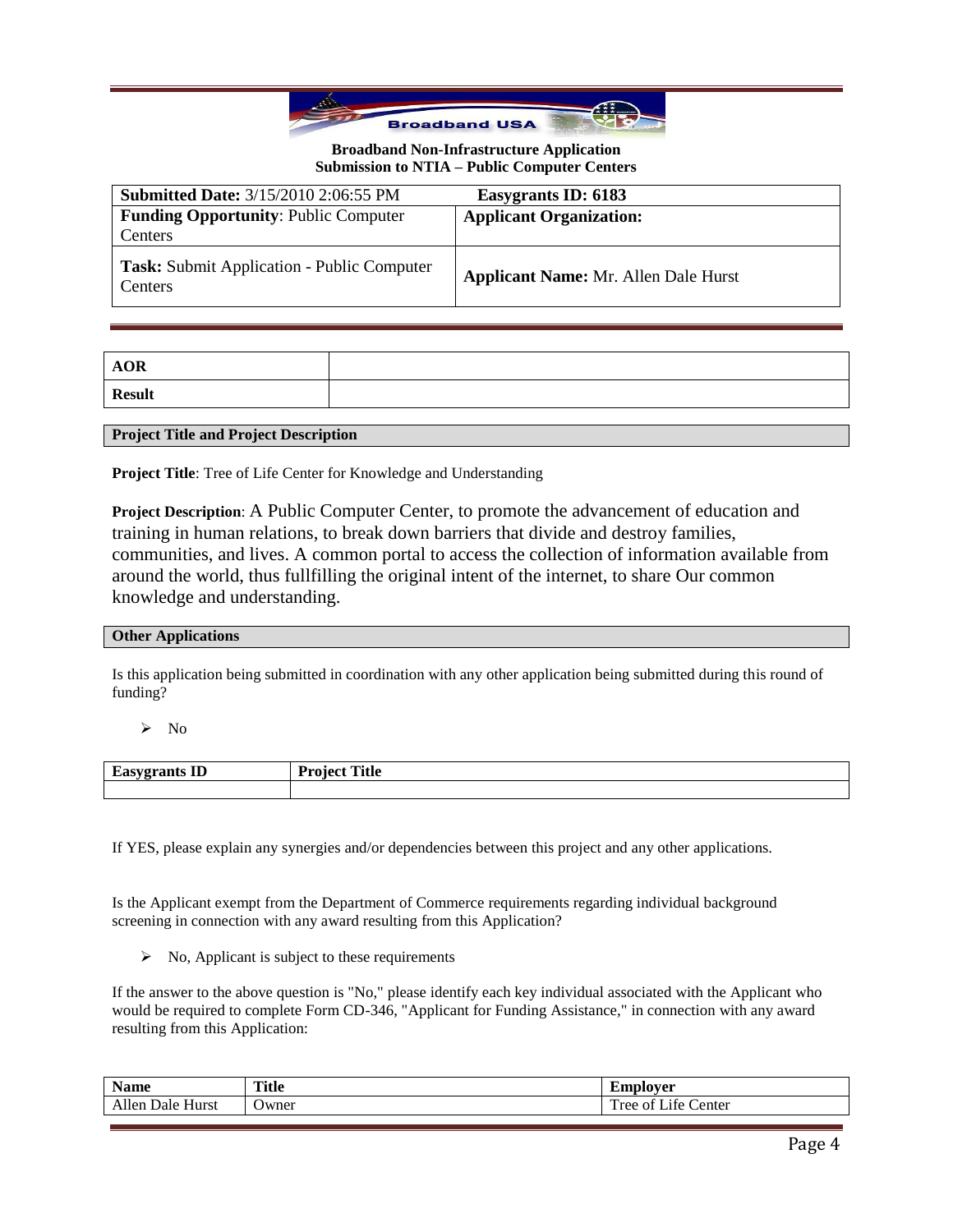

| <b>Submitted Date: 3/15/2010 2:06:55 PM</b>           | Easygrants ID: 6183                         |
|-------------------------------------------------------|---------------------------------------------|
| <b>Funding Opportunity: Public Computer</b>           | <b>Applicant Organization:</b>              |
| Centers                                               |                                             |
| Task: Submit Application - Public Computer<br>Centers | <b>Applicant Name: Mr. Allen Dale Hurst</b> |
|                                                       |                                             |
|                                                       |                                             |

# **B. Executive Summary, Project Purpose and Benefits**

| <b>Essay Question</b> |  |
|-----------------------|--|

## **Executive Summary of the proposed project:**

a. The current rates for broadband access are simply unaffordable by common folks.Much like the cable system, these communications companies teased folks into their services and then got congress to outlaw free tv broadcast, this is criminal behaviour. Once the wires and equipment where paid for, it is most all profit, theoretically in ethical business sense the price should go down, but greed did succeed. My system will reduce these costs for folks.

b. By simply using a few satellite dishes and networks the Center itself will be connected. If the local community folks come aboard, we can then utilize current wired and or fiber optics connectivity.

c. The population of Bonne Terre is around 4,000 folks. The Center will be funded by public and private donations, as well as the folks will participate in putting the skills they learn to work to help themselves and the community overall.ie fundraising, making goods and selling them, basic business skills, self-sufficeincy.

d. I am a child of God, I can do anything I set my mind to, with His help.

www.treeoflifecenter.net contains some of my work, a small model as it is.

e. The Center will focus on putting folks to work in all areas of life. the numbers are dependent upon participation, participation depends on the value of the service they receive, I expect most every one to participate in some form or another. Simply because it will be a good thing for everyone.

f. \$1,200,000.00

## **Project purpose:**

To bring my community together in a Spirit of renewed faith in the American and State government systems, to demonstrate that WE can All work together for the common good. To give the good people of Bonne Terre a positive constructive purpose, to transform their mundane lives into vibrant joyful living experiences. This community was raped by St. Joe. Lead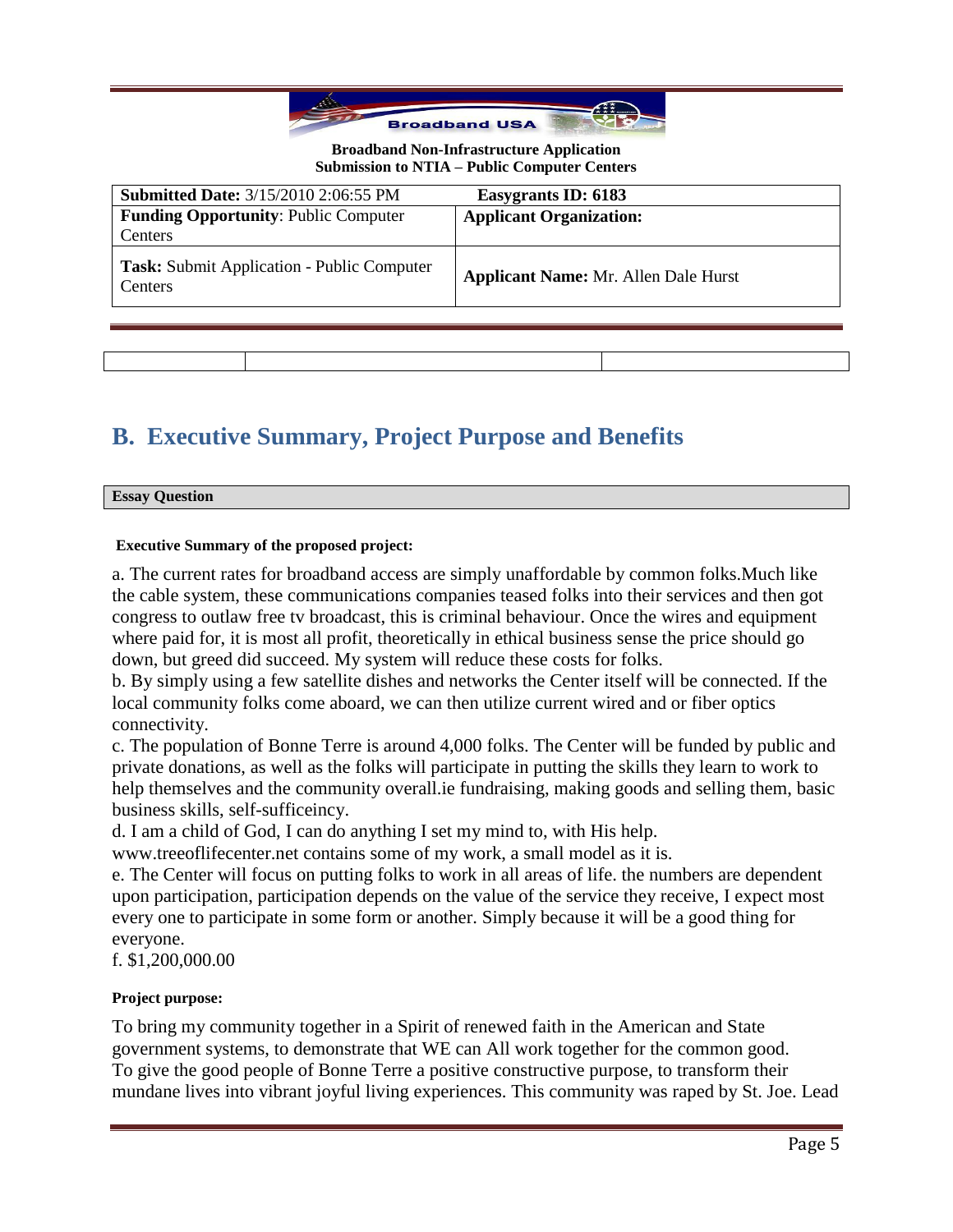

| <b>Submitted Date: 3/15/2010 2:06:55 PM</b>                  | Easygrants ID: 6183                         |
|--------------------------------------------------------------|---------------------------------------------|
| <b>Funding Opportunity: Public Computer</b>                  | <b>Applicant Organization:</b>              |
| Centers                                                      |                                             |
| <b>Task:</b> Submit Application - Public Computer<br>Centers | <b>Applicant Name: Mr. Allen Dale Hurst</b> |

Co. and left for dead. The people have suffered ill effects to their physical and spiritual lives as a result of it. My relatives worked in the mines and communities. All I am seeking is a little assistance to show everyone that We the people still matter and this is Our United States. As for service area Charter and AT&T are corporate giants carrying on where St. Joe left off. I can build this facility if I can get your backing, because then the people will see, and have faith in me and you. I have said a lot of strong statements against the government but at the heart of it all I still have faith in it, even if it does not have faith in me and God.

## **Recovery Act and Other Governmental Collaboration:**

Ladies and Gentleman, I have been trying to simply sit down face to face with my elected leaders for over 20 - 30 years. My message has not changed in that length of time. The same issues and problems we face today are the same as yesterday, selfishness and greed. People thinking more of themselves than they should, Liberty and Justice, Freedom and Equality, these are the same, In my experiences with government I have always been made to feel like I was worth less than dirt, although nowadays dirt is fairly expensive. Maybe I should rephrase and word it like this: The governments purpose is to assist and enable folks to provide a living for their families. Starting at the community level, up the organizational chart to the State and Federal levels. The Federal is the leveler so to speak, to ensure fairness accross the States. I have not found this to be true in my 50+ years on the face of the earth. I recall my grand folks and others telling stories of conflict between the local folks and the folks in the Capitols. It just doesn't make sense, we are taught in the schools that this great system of government is the best and unlike any other, yet, the same problems exist today that existed 40 years ago. Why? I want to bridge the gap between the people and the elected. Remove the middle man so to speak. Lobbyist and Criminal Orgs operating as charity and community betterment organizations.

### **Technology Strategy:**

My Dad was an electronics technician, he started in the Army in radar, he then worked for McDonnel Douglas, helped design and implement the radar system in the F-16 fighter jet. I have been involved with electronics my whole life. I enjoy technology and the practical and effective use of it, to make our lives better and safer. Again, go to www.treeoflifecenter.net check out my web site and you will see my ability to work with the technologies involved, I have and Associates in Electrical and Electronic Technology, I am currently enrolled in ITT-Technical Institute studying Information Systems Security. We will use Open Source software technologies and Hughes Networks along with Oracle, to reduce cost and licensing costs, and will develop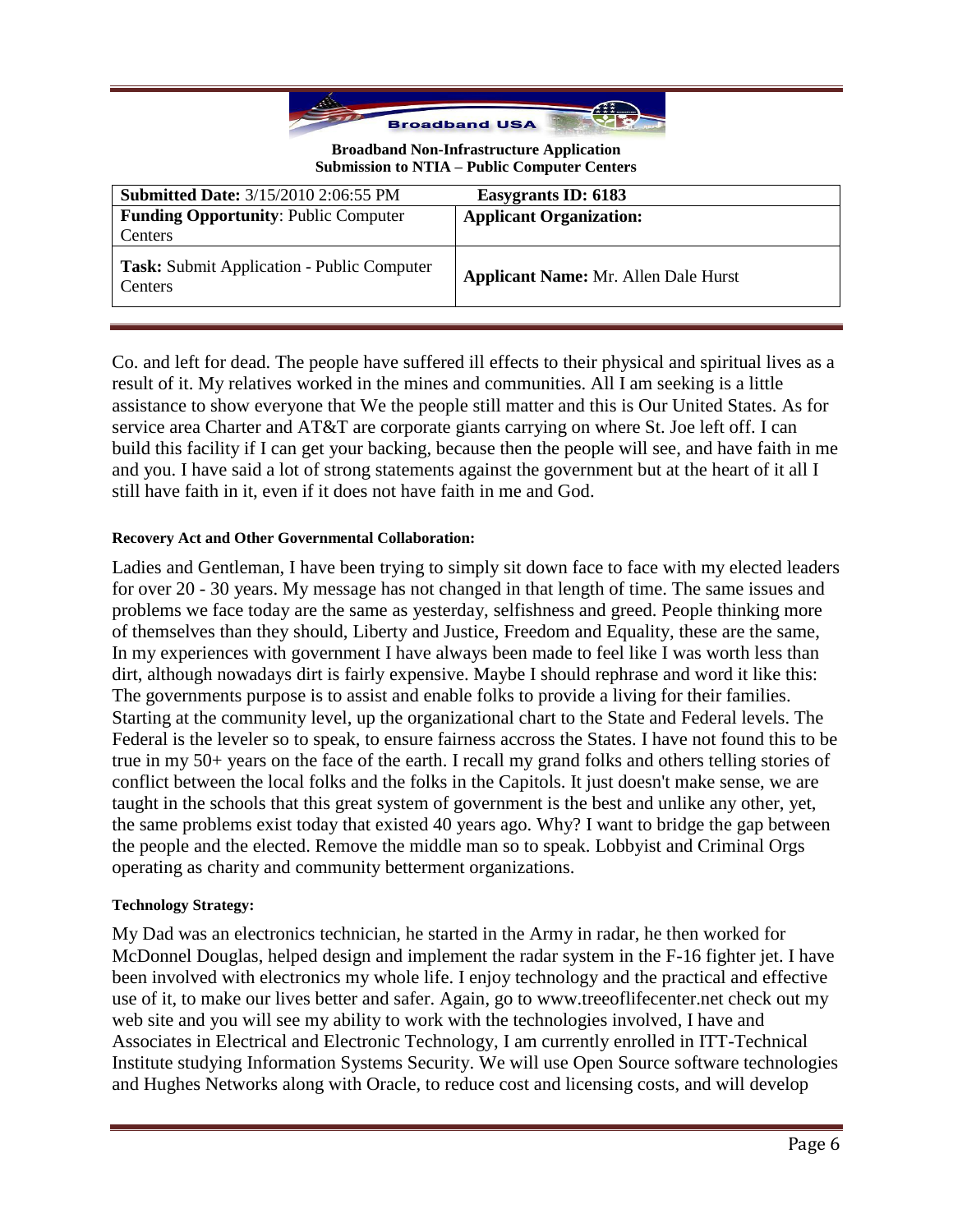

| <b>Submitted Date: 3/15/2010 2:06:55 PM</b>           | Easygrants ID: 6183                         |
|-------------------------------------------------------|---------------------------------------------|
| <b>Funding Opportunity: Public Computer</b>           | <b>Applicant Organization:</b>              |
| Centers                                               |                                             |
| Task: Submit Application - Public Computer<br>Centers | <b>Applicant Name: Mr. Allen Dale Hurst</b> |

and adapt using in house programmers. Again teaching self-sufficiency. These folks are the best in the industry, I trust them, they trust me.

#### **Public Availability:**

 $\triangleright$  This facility is open to everyone who wishes to utilize it. The dues are simply to participate and assist in its survival. Again self-sufficiency.

#### **Restrictions on Center Use:**

 $\triangleright$  There shall be no violent or hateful activities on or associated with the Center, No pornography, or illegal activities.

#### **Involvement of Community College:**

 $\triangleright$  I am an Alumni of Mineral Area Gollege and intend to solicit their full and welcome cooperation, the center would expand their services, as long as it does not add to the cost of our services.

#### **Is the applicant is seeking a waiver of the Buy American provision pursuant to section x.Q of the NOFA?**

 $\triangleright$  No

#### **Is the applicant deliquent on any federal debt?**

- $\triangleright$  No
- $\triangleright$  If Yes, justification for deliquency:

#### **Are you seeking a waiver of any requirement set forth in the NOFA that is not mandated by statute or applicable law?**

 $\triangleright$  No

# **C. Partners**

Are you partnering with any other key institutions, organizations, or other entities for this project?

 $\triangleright$  Yes

If YES, key partners are listed below:

```
Project Role: Contractor
Name: Heimburger, Bob
Email: bob@heimburgerconstruction.com
```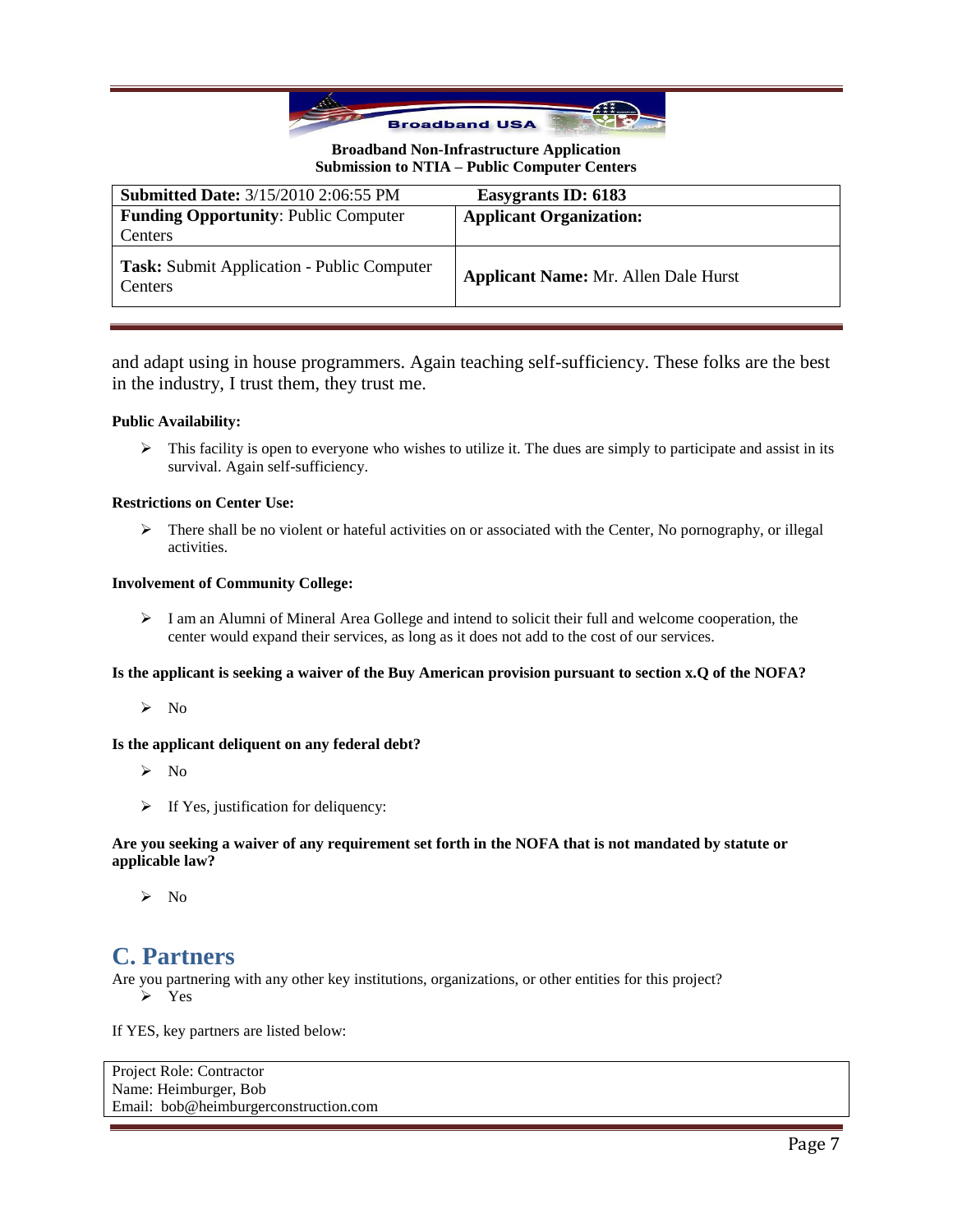

| <b>Submitted Date: 3/15/2010 2:06:55 PM</b>                  | Easygrants ID: 6183                         |
|--------------------------------------------------------------|---------------------------------------------|
| <b>Funding Opportunity: Public Computer</b>                  | <b>Applicant Organization:</b>              |
| Centers                                                      |                                             |
| Task: Submit Application - Public Computer<br><b>Centers</b> | <b>Applicant Name: Mr. Allen Dale Hurst</b> |

| Address 1: 7166 Hillsboro Rd                                        |
|---------------------------------------------------------------------|
| Address 2:                                                          |
| Address 3:                                                          |
| City: Bonne Terre                                                   |
| State: Missouri                                                     |
| Zip Code: 63628                                                     |
| Organization: Heimburger Construction                               |
| Organization Type: For-profit Entity                                |
| Small business: Yes                                                 |
| Socially and economically disadvantaged small business concern: Yes |
|                                                                     |
| Project Role: Third party in-kind contributor                       |
| Name: Barton, Larry                                                 |
| Email: citymanager@bonneterre.net                                   |
| Address 1: 118 N Allen Street                                       |
| Address 2:                                                          |
| Address 3:                                                          |
| City: Bonne Terre                                                   |
| State: Missouri                                                     |
| Zip Code: 63628                                                     |
| Organization: City of Bonne Terre                                   |
| Organization Type: City or Township Government                      |
| Small business: No                                                  |
| Socially and economically disadvantaged small business concern: No  |
|                                                                     |
| Project Role: Third party in-kind contributor                       |
| Name: Poorman, Yancy                                                |
| Email: YPoorman@ncsd.k12.mo.us                                      |
| Address 1: 300 Berry Road                                           |
| Address 2:                                                          |
| Address 3:                                                          |
|                                                                     |
| City: Bonne Terre                                                   |
| State: Missouri                                                     |
| Zip Code: 63628                                                     |
| Organization: North St. Francois County School District             |
| Organization Type: Non-profit Institution                           |
| Small business: No                                                  |
| Socially and economically disadvantaged small business concern: No  |
|                                                                     |

## **Description of the involvement of the partners listed above in the project.**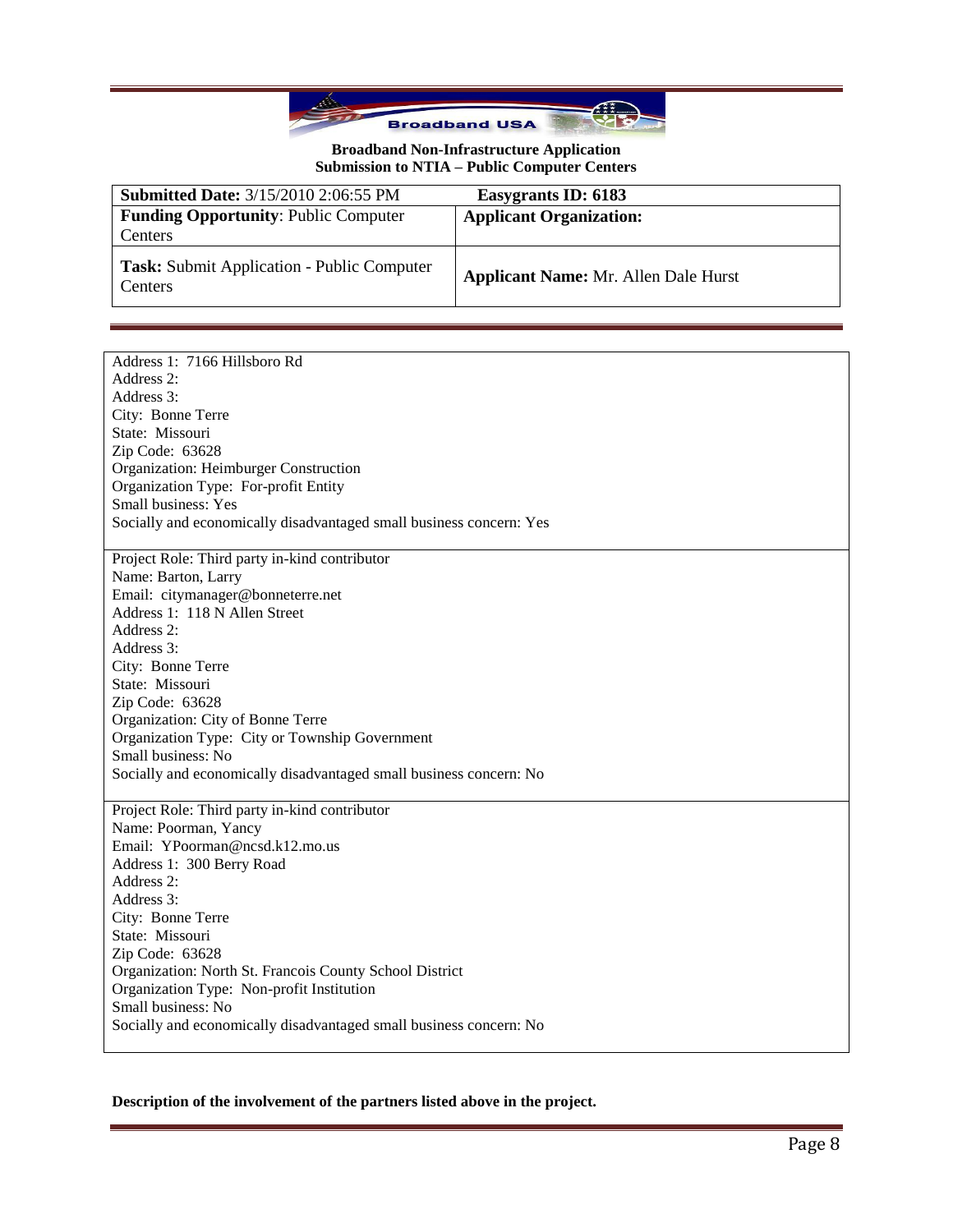

| <b>Submitted Date: 3/15/2010 2:06:55 PM</b>           | Easygrants ID: 6183                         |
|-------------------------------------------------------|---------------------------------------------|
| <b>Funding Opportunity: Public Computer</b>           | <b>Applicant Organization:</b>              |
| Centers                                               |                                             |
| Task: Submit Application - Public Computer<br>Centers | <b>Applicant Name: Mr. Allen Dale Hurst</b> |

Heimburger Construction will be the Contractor to build the building and perform site work. City of Bonne Terre is the real benefactor of the project, as it will realize the benefit from happier more productive citizens and increased tax revenue from monies spent and invested in the community, also they will have access to a more secure and cost effective communications system.

The students of North County will benefit from the Center because access will be available 24/7. A place where they can study and do home work in a secure and friendly environment. I hope I have been able to properly explain and show the real benefits of my proposal, This is a new concept in opening up the barriers between the people and their governments and educational institutions. The cost effectiveness should be apparent for all involved. You see I am a poor man, I have been poor most all my life, as is most of my friends and neighbors, but by pulling together we can ALL become much more wealthy, maybe not financially but Spiritually and Lovingly, if we do that, money won't matter, We can accomplish our goals with the resources the good Lord provides us with, Our hearts and minds.

# **D. Congressional Districts**

**Applicant Headquarters**

 $\triangleright$  Missouri

**Project Service States** Missouri

**Project Service Areas** Missouri - 3

**Will any portion of your proposed project serve federally recognized tribal entities?**

Yes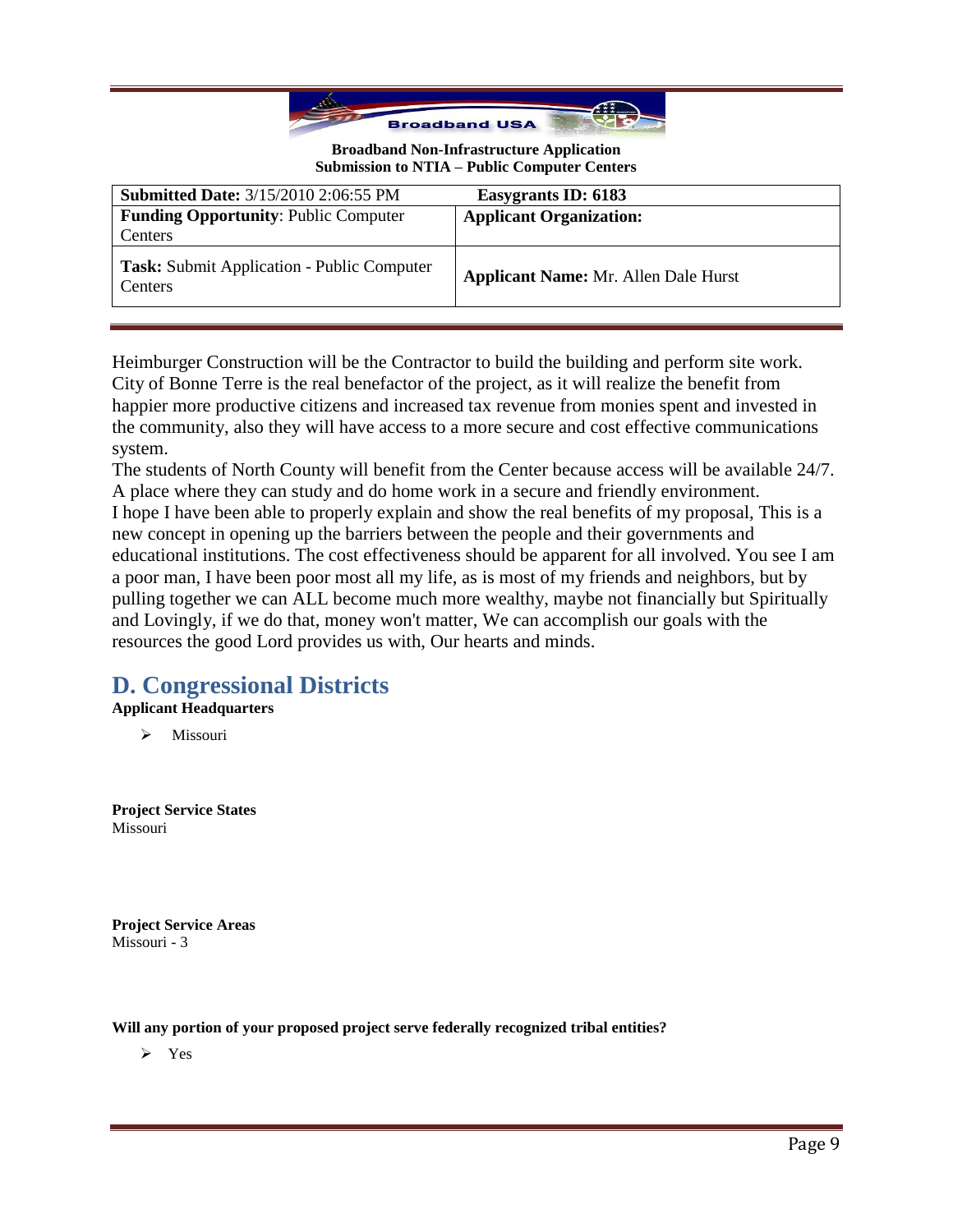

| <b>Submitted Date: 3/15/2010 2:06:55 PM</b>           | Easygrants ID: 6183                         |
|-------------------------------------------------------|---------------------------------------------|
| <b>Funding Opportunity: Public Computer</b>           | <b>Applicant Organization:</b>              |
| Centers                                               |                                             |
| Task: Submit Application - Public Computer<br>Centers | <b>Applicant Name: Mr. Allen Dale Hurst</b> |

**Indicate each federally recognized tribal entity your proposed project will serve.** Eastern Shawnee Tribe of Oklahoma

**Have you consulted with each of the federally recognized tribal entities identified above?**

 $\triangleright$  No

# **E. Demographics**

**Demographics**

**Will your proposed project be specifically directed to serve vulnerable population groups?**

Yes

**If "Yes" which vulnerable population groups will your proposed project serve? Check as many as apply:**

Hispanic

Black/African-American

Asian

Native American or Native Alaskan

Native Hawaiian or Pacific Islander

English as Second Language (ESL)

Disabled

Low Income

Unemployed

Senior Citizen (55 and over)

Youth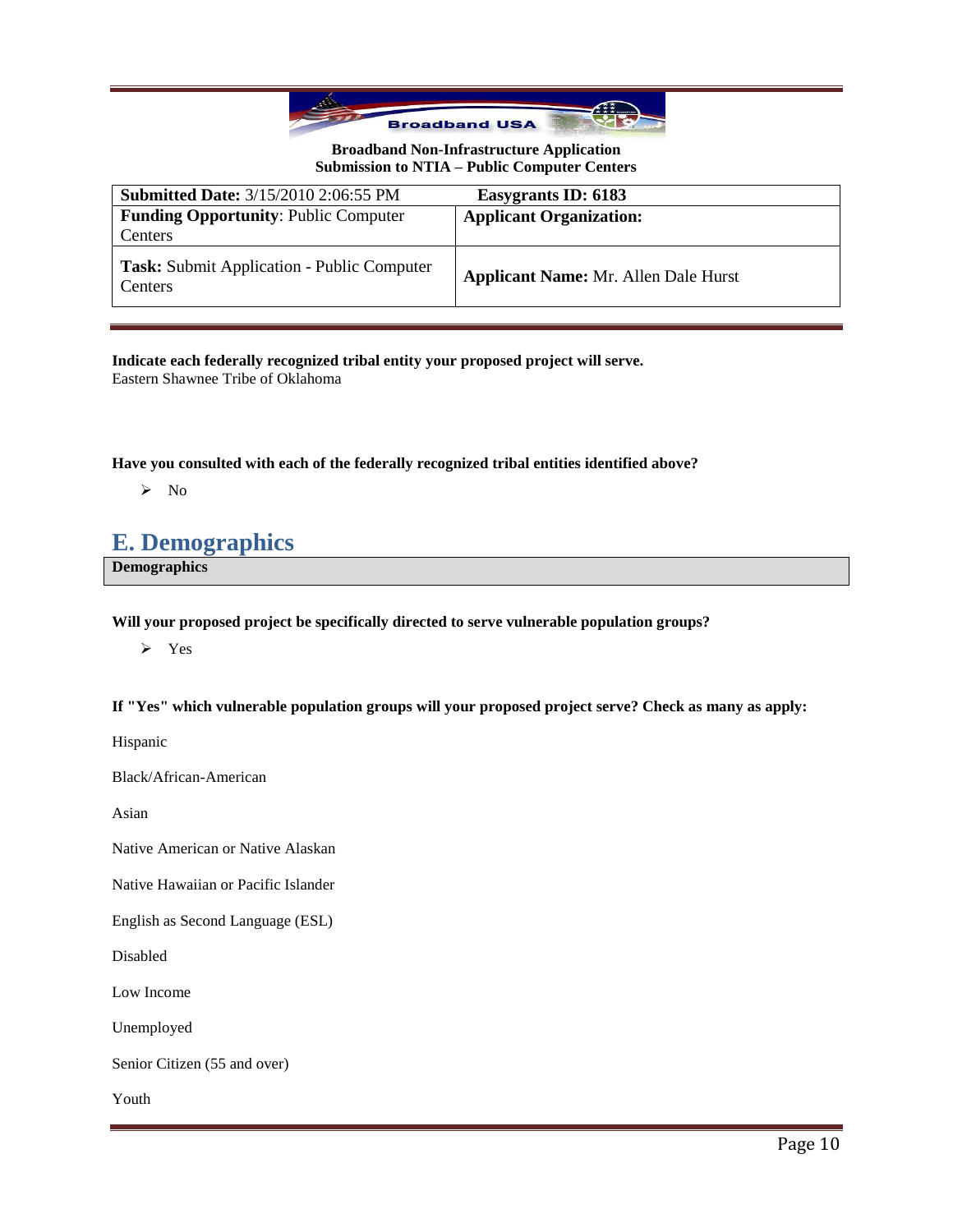

| <b>Submitted Date: 3/15/2010 2:06:55 PM</b>                  | Easygrants ID: 6183                         |
|--------------------------------------------------------------|---------------------------------------------|
| <b>Funding Opportunity: Public Computer</b>                  | <b>Applicant Organization:</b>              |
| Centers                                                      |                                             |
| <b>Task:</b> Submit Application - Public Computer<br>Centers | <b>Applicant Name: Mr. Allen Dale Hurst</b> |

**Other:**

#### **Vulnerable Populations**

 $\triangleright$  This program and the benefits of it are open to All Gods' Children. It is the primary mission.

#### **Accessibility**

This center will meet all federal, state, and local, as well as Gods' laws. There will be computer access to any one who needs it, even if I have to take a laptop to their home or car, we will have braille keyboards, voice command, or if some one simply tells what they are looking for someone will assist them. Whatever technology that is needed I will find the person or company to aquire it. It is called cooperative communication, people are dying just for the chance to help some one else help themself.

#### **Other Languages**

With technology, there are no language barriers. All languages. I speak American.

#### **Outreach**

#### **Public Computing Centers Outreach**

 $\triangleright$  The Center will serve any one who wishes to access it. Being a hub on the internet, it has global outreach. Services and access will be provided freely to all.

#### **How many total users do you expect to generate through the use of BTOP funds at your public computer center(s)?**

 $\geq 2000$ 

#### **Training and Education**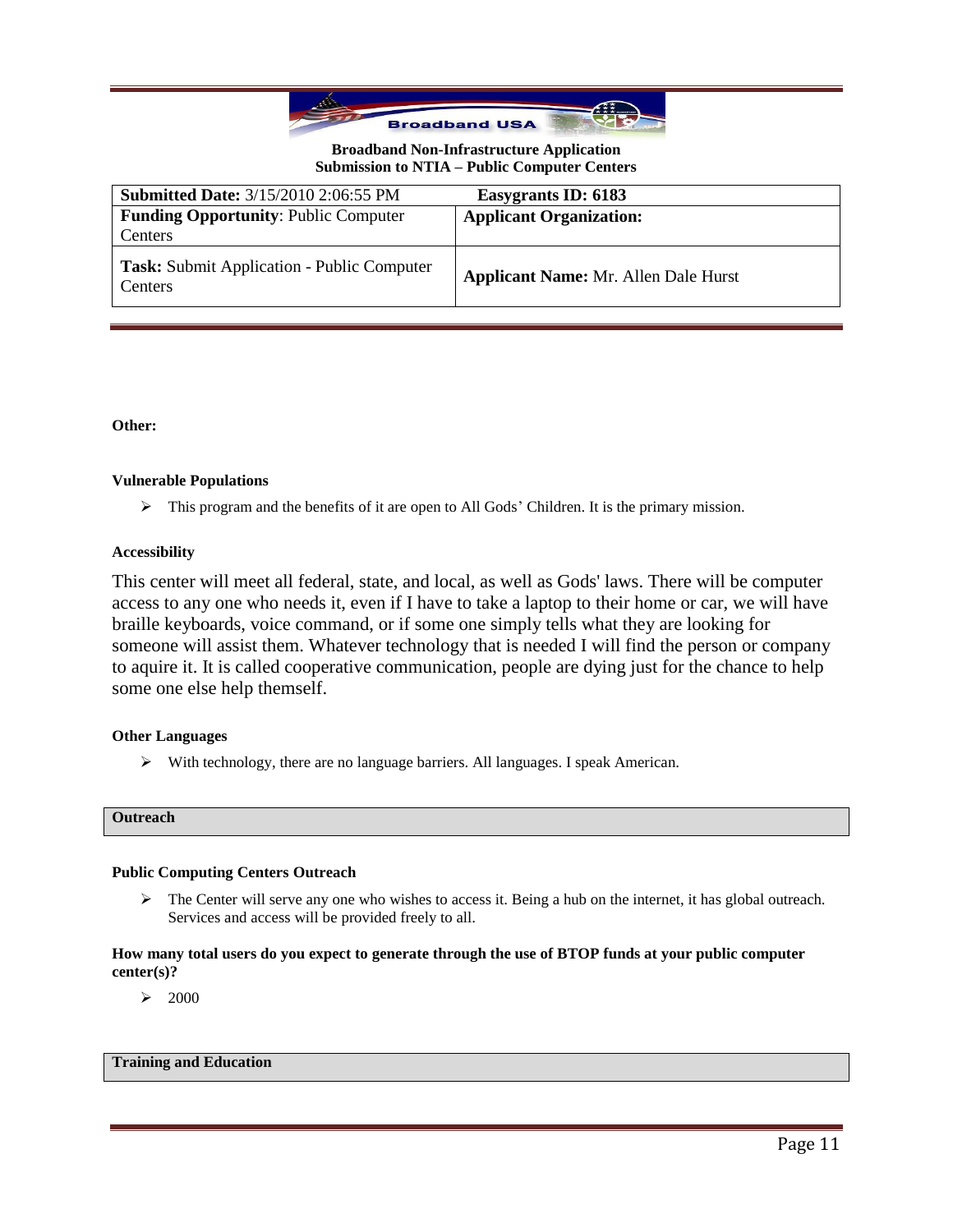

| <b>Submitted Date: 3/15/2010 2:06:55 PM</b>                         | Easygrants ID: 6183                         |
|---------------------------------------------------------------------|---------------------------------------------|
| <b>Funding Opportunity: Public Computer</b>                         | <b>Applicant Organization:</b>              |
| Centers                                                             |                                             |
| <b>Task:</b> Submit Application - Public Computer<br><b>Centers</b> | <b>Applicant Name: Mr. Allen Dale Hurst</b> |

#### **Peripherals and equipment**

 We will have 30 - 50 workstations, Oracle will provide most all networking equipment, a HughesNet satellite link to the internet. assorted AV equipment, music and recording equipment.

#### **Workstation software**

Linux/Unix Open Source software. Windows. Macintosh.

#### **Training and education programs**

 OpenSource Office compatible, We will develop In house and Utilize distributed programs from the Internet. All academic areas of study, Technical and Vocational.

**If you are providing educational or training programs, how many people in total will these programs reach on an annual basis?**

 $\geq 1000$ 

**How many hours of training will be provided to each participant?**

 $\geq 200$ 

**How many Full Time Employee (FTE) instructors or facilitators will you employ for these courses?**

 $\geq$  12

# **F. Project Budget**

| <b>Project Budget</b>        |             |
|------------------------------|-------------|
| <b>Federal Grant Request</b> | \$1,200,000 |
| <b>Total Match Amount</b>    | \$350,000   |
| <b>Total Budget</b>          | \$1,550,000 |
| <b>Match Percent</b>         | 22.6%       |

**Projects Outside Recommended Funding Range:**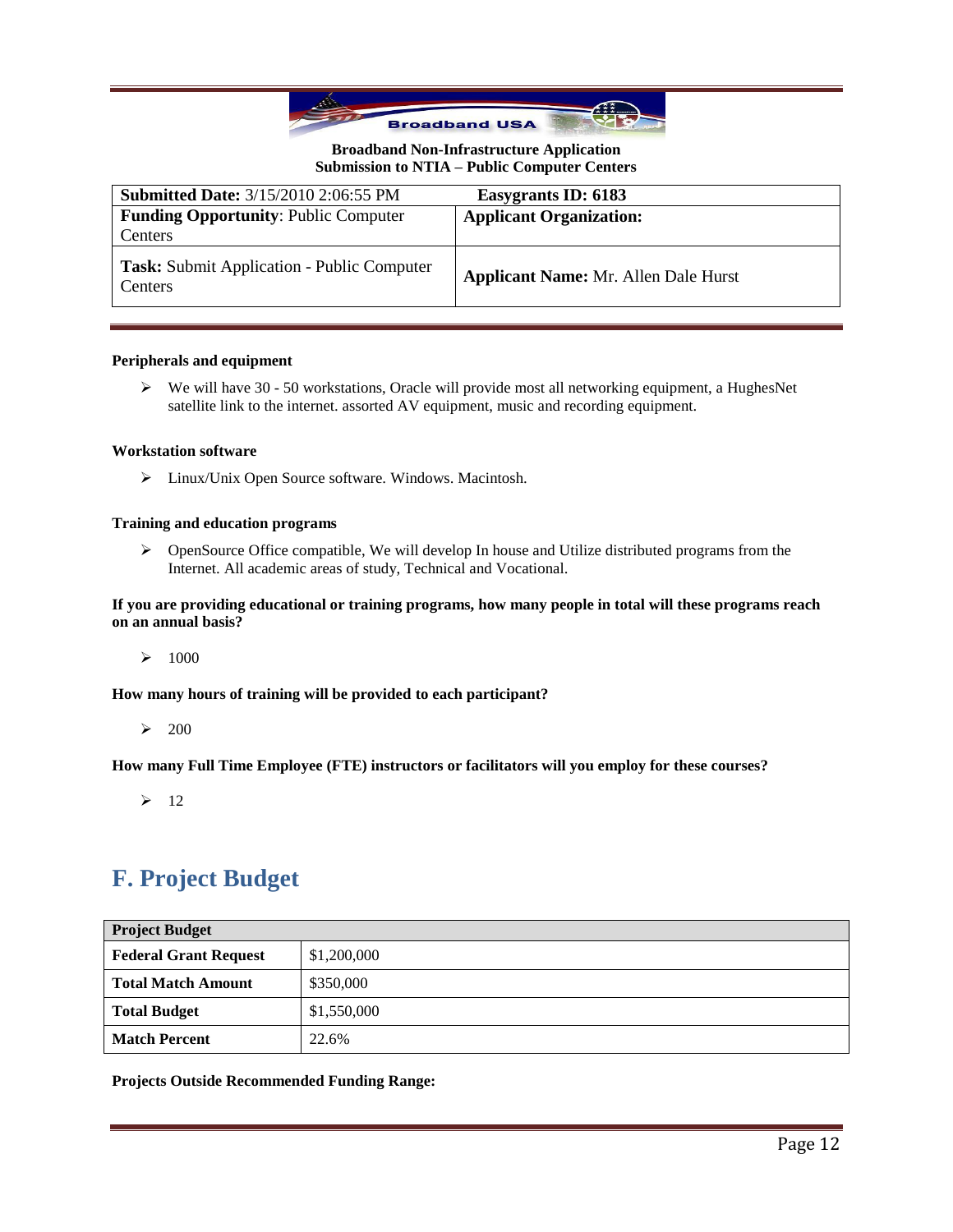

| <b>Submitted Date: 3/15/2010 2:06:55 PM</b>                  | Easygrants ID: 6183                         |
|--------------------------------------------------------------|---------------------------------------------|
| <b>Funding Opportunity: Public Computer</b>                  | <b>Applicant Organization:</b>              |
| Centers                                                      |                                             |
| Task: Submit Application - Public Computer<br><b>Centers</b> | <b>Applicant Name: Mr. Allen Dale Hurst</b> |

 $\blacktriangleright$ 

## **Sustainability:**

Will establish Trust and Foundation, solicite public and private donations.

| <b>Matching Funds</b>                                                                                           |                                                                                                                                                                                                                                                                                                                                                                                                                                                                                                                                                                                                                                                                                                                                                                             |
|-----------------------------------------------------------------------------------------------------------------|-----------------------------------------------------------------------------------------------------------------------------------------------------------------------------------------------------------------------------------------------------------------------------------------------------------------------------------------------------------------------------------------------------------------------------------------------------------------------------------------------------------------------------------------------------------------------------------------------------------------------------------------------------------------------------------------------------------------------------------------------------------------------------|
| <b>Applicant is providing</b><br>matching funds of at least<br>20% towards the total<br>eligible project costs? | Yes                                                                                                                                                                                                                                                                                                                                                                                                                                                                                                                                                                                                                                                                                                                                                                         |
| <b>Describe the matching</b><br>contributions                                                                   | My services are provided at no cost. I have not secured funding as of<br>yet. I intend to challenge the community, Again part of the process of<br>getting them involved with their own sufficiency thus reduceing their<br>dependance on government assistance, teach a man to fish, and you<br>have fed him for life, give a man a fish, you have fed him for the<br>moment. It is apparent that I really do not have time to complete all<br>aspects of this application within the required time frame, but I only<br>became aware of it about 45 days ago. I am confident with support of<br>the federal government that We the community of Bonne Terre can<br>and will accomplish this goal. It will just take longer. I am not giving<br>up, as I am not a quitter. |
| Unjust enrichment                                                                                               |                                                                                                                                                                                                                                                                                                                                                                                                                                                                                                                                                                                                                                                                                                                                                                             |
| <b>Disclosure of federal</b><br>and/or state funding<br>sources                                                 | I am seeking no other state of federal funding.                                                                                                                                                                                                                                                                                                                                                                                                                                                                                                                                                                                                                                                                                                                             |

| <b>Budget Narrative</b>      |                                                                                                                                                                                                                                                                                            |
|------------------------------|--------------------------------------------------------------------------------------------------------------------------------------------------------------------------------------------------------------------------------------------------------------------------------------------|
| <b>Budget narrative</b>      | \$850,000 for building, \$100,000 for land and development, \$80,000<br>for equipment, \$50,000 for furnishings, \$\$240,000 for 12 employees<br>pay for 1st yr., \$14,400 for utilities 1st yr., \$12,000 misc. expenses 1sr<br>yr. the \$203,600 balance carries over for the next year. |
| <b>Budget reasonableness</b> | All one has to do is get out in the community and see the effects of 20<br>- 30 years of inequality and injustice have done to the smaller cities                                                                                                                                          |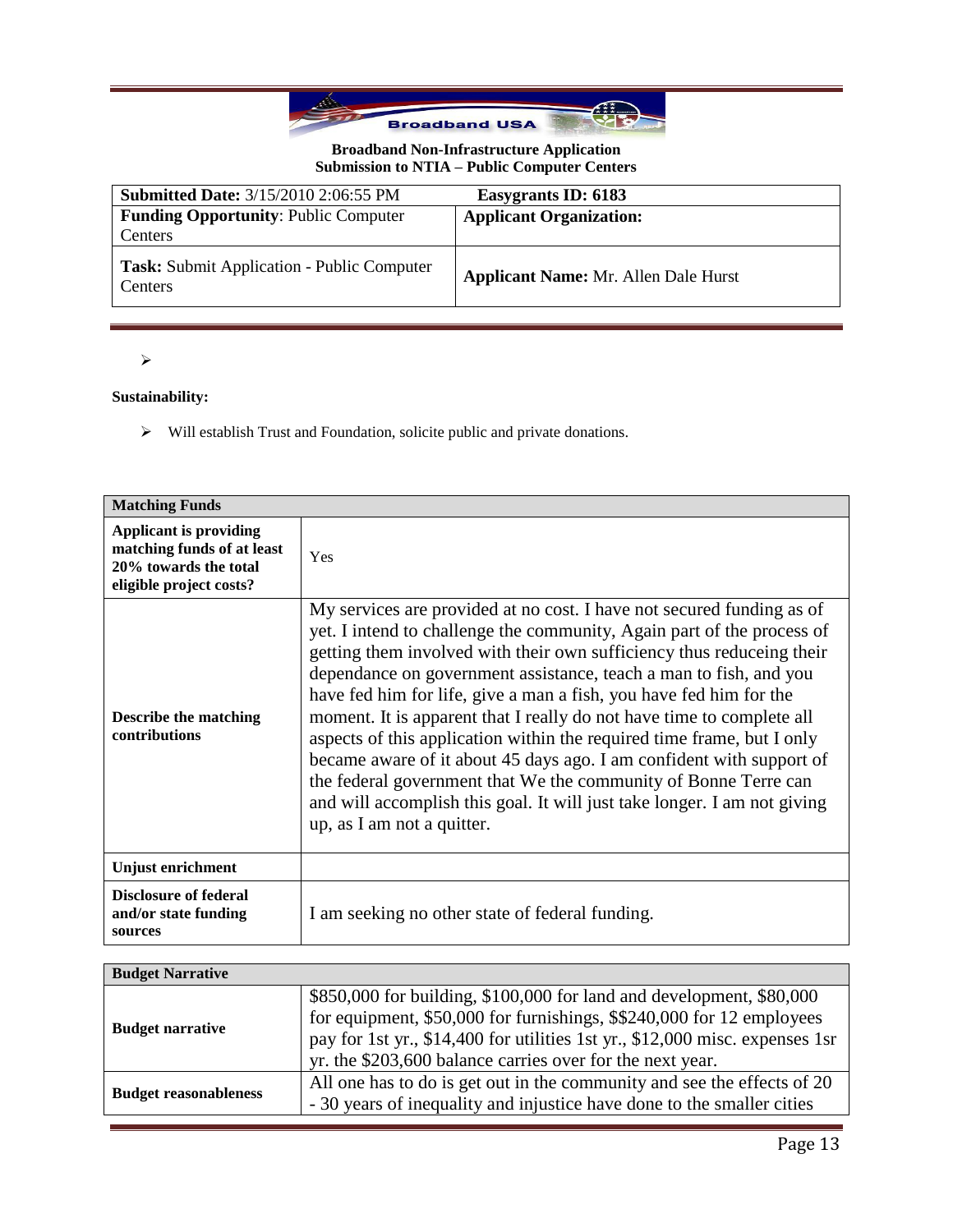

| <b>Submitted Date: 3/15/2010 2:06:55 PM</b>                         | Easygrants ID: 6183                         |
|---------------------------------------------------------------------|---------------------------------------------|
| <b>Funding Opportunity: Public Computer</b><br>Centers              | <b>Applicant Organization:</b>              |
| <b>Task:</b> Submit Application - Public Computer<br><b>Centers</b> | <b>Applicant Name: Mr. Allen Dale Hurst</b> |

|                              | and towns all across the US.                                               |  |
|------------------------------|----------------------------------------------------------------------------|--|
|                              | I can provide a better quality of service for a fraction of the cost other |  |
|                              | folks charge.                                                              |  |
|                              | And I stand behind my work for ever.                                       |  |
|                              | The community has one main employer the East Missouri Regional             |  |
|                              | Diagnostic and Evaluation Corrections facility. I grew up in Bonne         |  |
|                              | Terre, I have been away for about 20 years, I have returned to the area    |  |
|                              | recently and the prison is the only improvement, if you consider that      |  |
|                              | an improvement. If we can not find government funding, there will be       |  |
|                              | more delay in economic recovery, I have made application for a loan        |  |
| <b>Demonstration of need</b> | with Commerce Bank, and been denied, my finances are 0, I quit a           |  |
|                              | construction job with Heimburger to devote my full time and energy to      |  |
|                              | my own industry, the Kingdom of God, it does not pay much money            |  |
|                              | but the rewards are eternal and more valuable than silver or gold. I       |  |
|                              | spoke with a fellow worker last week and they are down to two              |  |
|                              | workers and no jobs in the future, this is serious business folks, and     |  |
|                              | you people in Washington just do not seem to get it.                       |  |

# **Funds to States/Territories**

| <b>Amount of Federal Grant Request</b> |
|----------------------------------------|
|                                        |
|                                        |

**Funds to States/Territories Total:** \$1,200,000

# **G. Historical Financials**

| <b>Matching Funds</b> |      |          |        |
|-----------------------|------|----------|--------|
|                       | 2007 | 2008     | 2009   |
| Revenue               |      | 6,299    | 22,132 |
| <b>Expenditures</b>   |      | 8,000    | 22,000 |
| <b>Net Assets</b>     |      | $-1,701$ | 137    |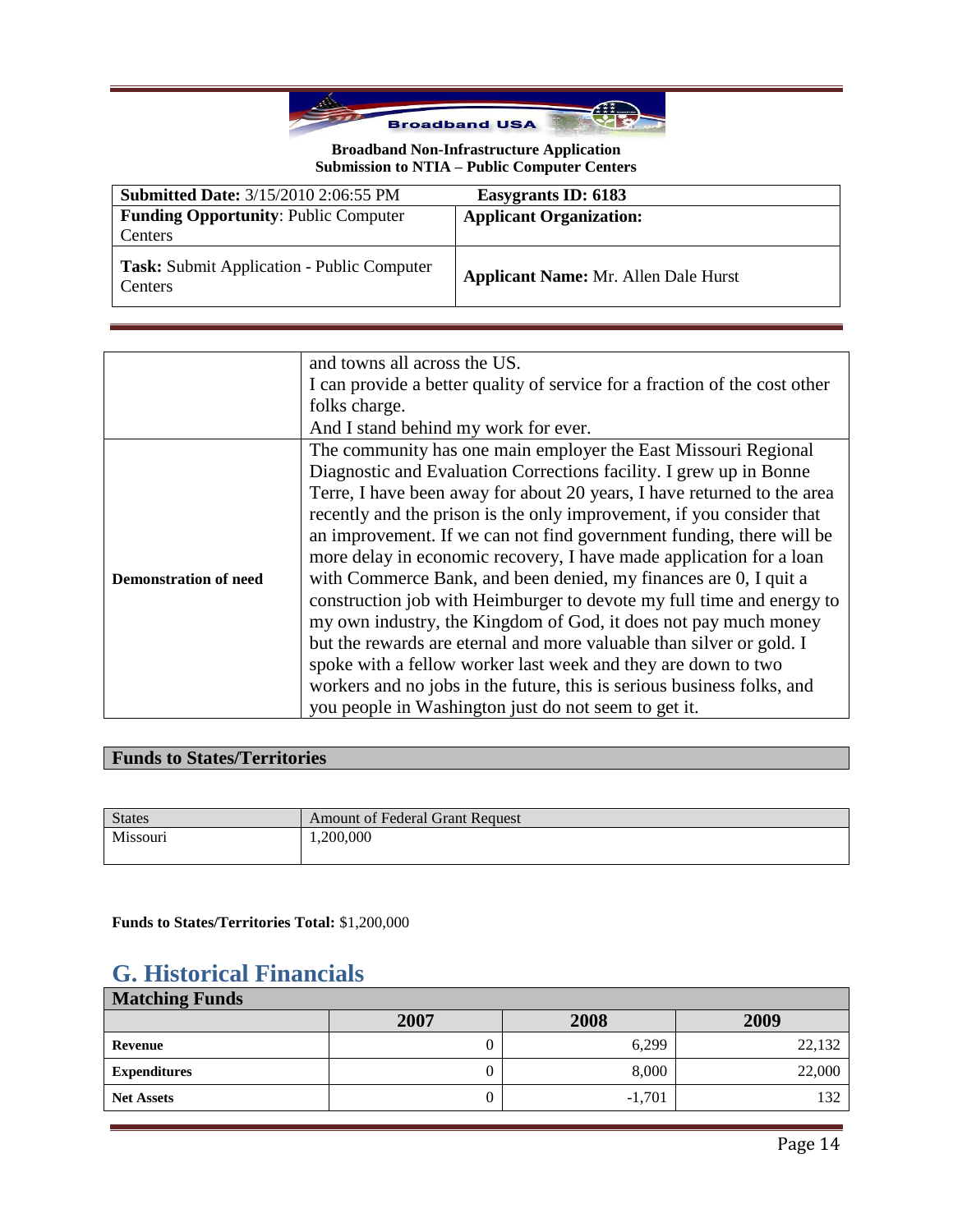

| <b>Submitted Date: 3/15/2010 2:06:55 PM</b>                  | Easygrants ID: 6183                         |
|--------------------------------------------------------------|---------------------------------------------|
| <b>Funding Opportunity: Public Computer</b>                  | <b>Applicant Organization:</b>              |
| Centers                                                      |                                             |
| <b>Task:</b> Submit Application - Public Computer<br>Centers | <b>Applicant Name: Mr. Allen Dale Hurst</b> |

| <b>Change in Net Assets from Prior</b><br>Year |  |  |
|------------------------------------------------|--|--|
| <b>Bond Rating (if applicable)</b>             |  |  |

# **H. Public Computer Center Summary**

| <b>Jobs</b>                                                   |  |
|---------------------------------------------------------------|--|
| How many direct jobs-years will be created from this project? |  |
| How many indirect jobs will be created from this project?     |  |
| How many jobs will be induced from this project?              |  |

## **Methodology used to estimate jobs:**

I used the whitehouses method.

| <b>Proposed # of Public Computer Centers</b>            |                |  |
|---------------------------------------------------------|----------------|--|
| Schools $(k-12)$                                        | U              |  |
| <b>Libraries</b>                                        | O              |  |
| <b>Medical and Healthcare</b><br><b>Providers</b>       | $\theta$       |  |
| <b>Public Safety Entities</b>                           | $\overline{0}$ |  |
| <b>Community Colleges</b>                               | $\theta$       |  |
| <b>Public Housing</b>                                   | O              |  |
| <b>Other Institutions of Higher</b><br><b>Education</b> | $\theta$       |  |
| <b>Other Community Support</b><br>Organization          | п              |  |
| <b>Other Government Facilities</b>                      | $\theta$       |  |

**Total Proposed Public** 1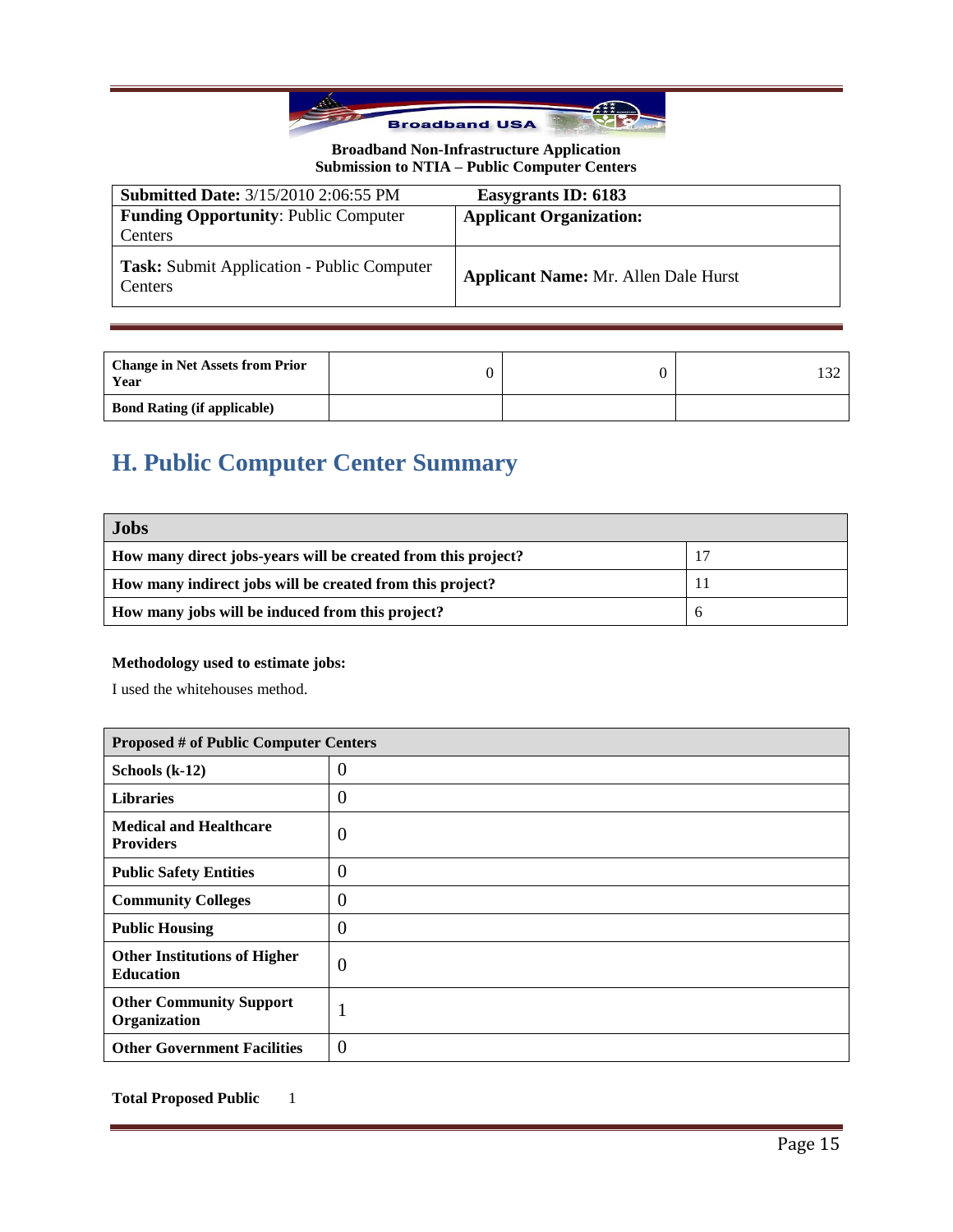

| <b>Submitted Date: 3/15/2010 2:06:55 PM</b>                         | Easygrants ID: 6183                         |
|---------------------------------------------------------------------|---------------------------------------------|
| <b>Funding Opportunity: Public Computer</b>                         | <b>Applicant Organization:</b>              |
| Centers                                                             |                                             |
| <b>Task:</b> Submit Application - Public Computer<br><b>Centers</b> | <b>Applicant Name: Mr. Allen Dale Hurst</b> |

## **Computer Centers**

**Current Total Persons**  in Service Area 4000

| <b>Minority Serving Institutions</b>                          |                |
|---------------------------------------------------------------|----------------|
| <b>Historically Black Colleges and</b><br><b>Universities</b> | $\Omega$       |
| <b>Tribal Colleges and</b><br><b>Universities</b>             | $\overline{0}$ |
| <b>Alaska Native Serving</b><br><b>Institutions</b>           | $\theta$       |
| <b>Hispanic Serving Institutions</b>                          | $\Omega$       |
| <b>Native Hawaiian Serving</b><br><b>Institutions</b>         | $\overline{0}$ |
|                                                               |                |
| <b>TOTAL MINORITY</b><br><b>SERVING INSTITUTIONS</b>          | $\overline{0}$ |

| <b>Weekly Usage Summary</b>                                                       |          |  |
|-----------------------------------------------------------------------------------|----------|--|
| <b>Total Current # of Persons</b><br><b>Served per 120-hour Business</b><br>Week  | $\Omega$ |  |
| <b>Total Proposed # of Persons</b><br><b>Served per 120-hour Business</b><br>Week | 210      |  |
| <b>Total Current # of Persons</b><br>Served per 48-hour Weekend                   | $\Omega$ |  |
| <b>Total Proposed # of Persons</b><br>Served per 48-hour Weekend                  | 60       |  |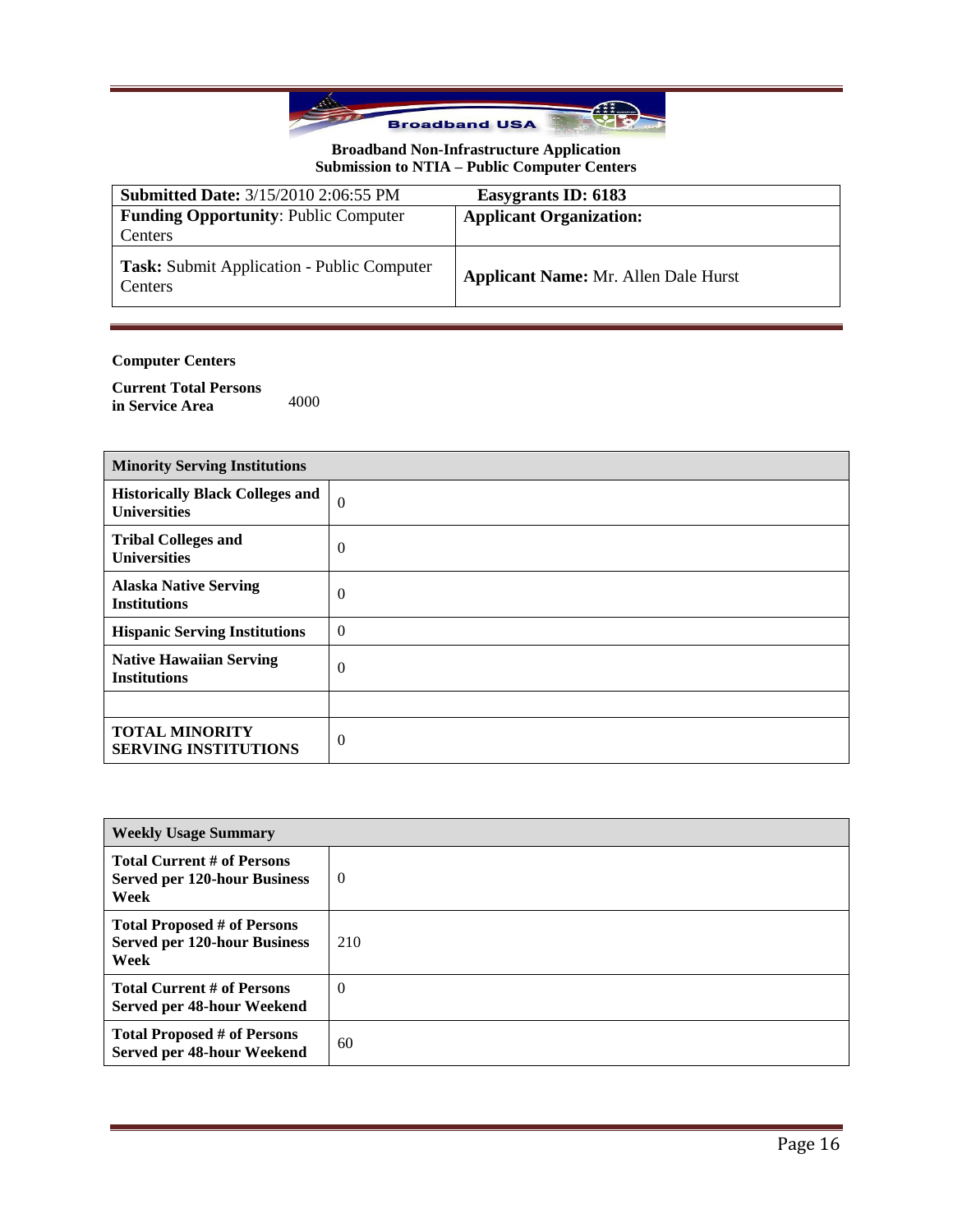

| <b>Submitted Date: 3/15/2010 2:06:55 PM</b>           | Easygrants ID: 6183                         |
|-------------------------------------------------------|---------------------------------------------|
| <b>Funding Opportunity: Public Computer</b>           | <b>Applicant Organization:</b>              |
| Centers                                               |                                             |
| Task: Submit Application - Public Computer<br>Centers | <b>Applicant Name: Mr. Allen Dale Hurst</b> |

| <b>Broadband Workstation Summary</b>                                  |                       |
|-----------------------------------------------------------------------|-----------------------|
| <b>Number of Current</b><br>Workstations proposed to be<br>upgraded   | 1                     |
| <b>Total Current # of Broadband</b><br><b>Workstations</b>            |                       |
| Total Proposed # of<br><b>Broadband Workstations</b>                  | 40                    |
| <b>Average Current Facility</b><br><b>Broadband Connection Speed</b>  | 100.00<br><b>Mbps</b> |
| <b>Average Proposed Facility</b><br><b>Broadband Connection Speed</b> | $100.00$ Mbps         |

# **I. Project Readiness**

### **Licenses and Regulatory Approvals**

Business License- pending funding. Building Permits- pending funding, Tax Exempt Status-pending funding, Incorporation filings-pending funding,

### **Organizational Readiness**

Tree of Life Center is ready able and willing, all we need is some money to spend.

### **Project Timeline and Challenges**

I have CLEAR AND CONCISE PLAN AND COURSE OF ACTION, the only impediment I have is 0 funding. People are scared to commit to any extra spending because of the economic conditions and when all they see is congress fighting and argueing about doctors, lawyers, and such. And obviously do not care about the working family, what can one expect, this country is on the brink of financial meltdown and you all just do not get it. I am fully confident if funded this project can be implemented and up to full speed in less than 2 years.

#### **SPIN Number**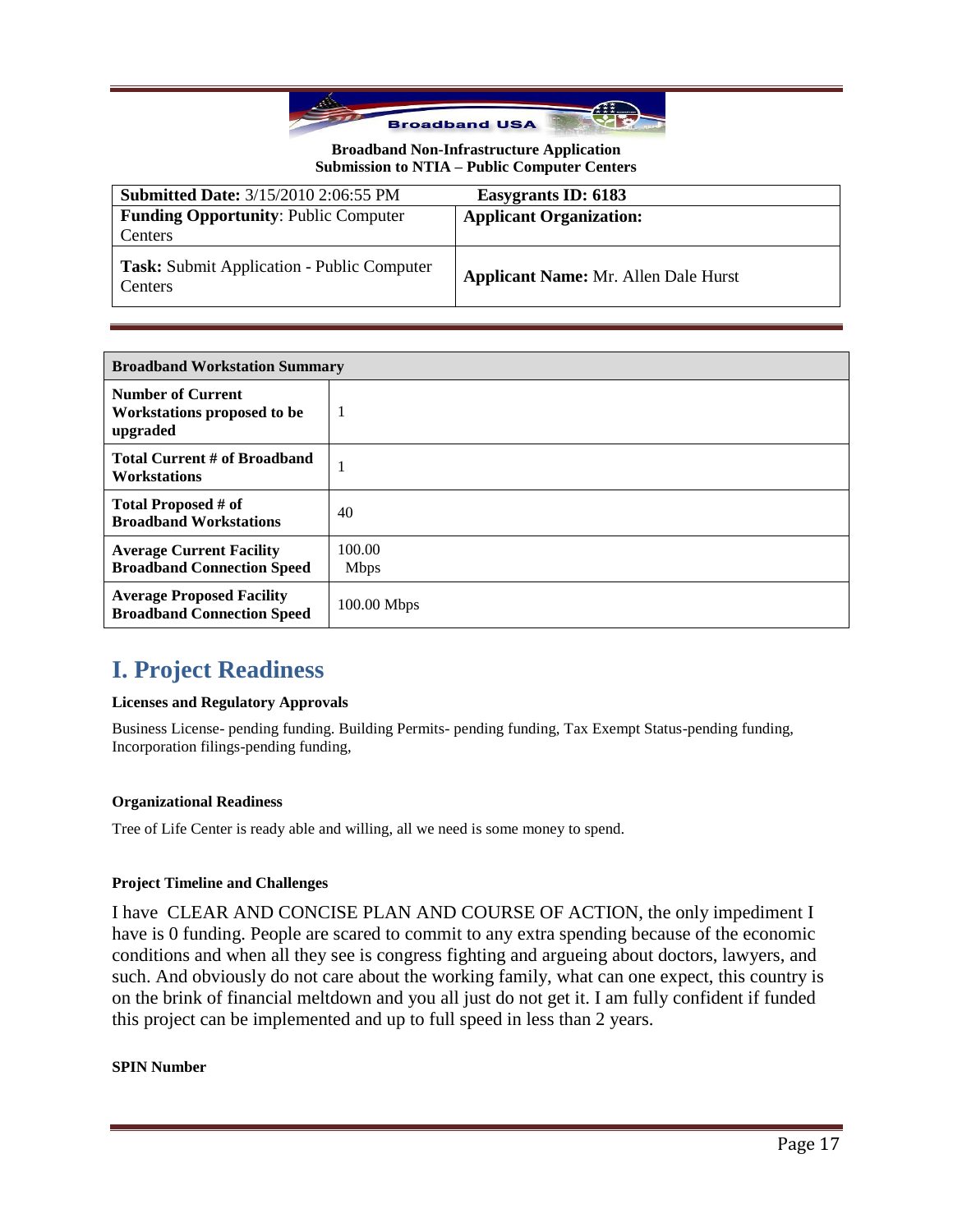

| <b>Submitted Date: 3/15/2010 2:06:55 PM</b>                         | Easygrants ID: 6183                         |
|---------------------------------------------------------------------|---------------------------------------------|
| <b>Funding Opportunity: Public Computer</b>                         | <b>Applicant Organization:</b>              |
| Centers                                                             |                                             |
| <b>Task:</b> Submit Application - Public Computer<br><b>Centers</b> | <b>Applicant Name: Mr. Allen Dale Hurst</b> |

# **J. Environmental Questionnaire**

#### **Does this PCC application have construction or ground disturbing activities?**

Yes

If no, please answer the questions below. If yes, please do not answer the questions below and instead proceed to the next page to answer the expanded environmental questionnaire.

**Does the proposed action involve the procurement of materials? If so, will the materials be installed, stored or operated in an existing building or structure? If yes, please click "Add" to include the list of equipment and peripherals to be procured.**

**Does the proposed action involve procurement of electronic equipment? If yes, will the equipment be disposed of in an environmentally sound manner at the end of its useful life?**

**Does the proposed action involve construction, remodeling, or renovation? If so, will these activities be limited to only minor interior renovations to a structure, facility, or installation? If yes, click "Add" to include a description of the proposed renovations with your project summary.**

**Does the proposed action involve the production and/or distribution of informational materials, brochures, or newsletter?**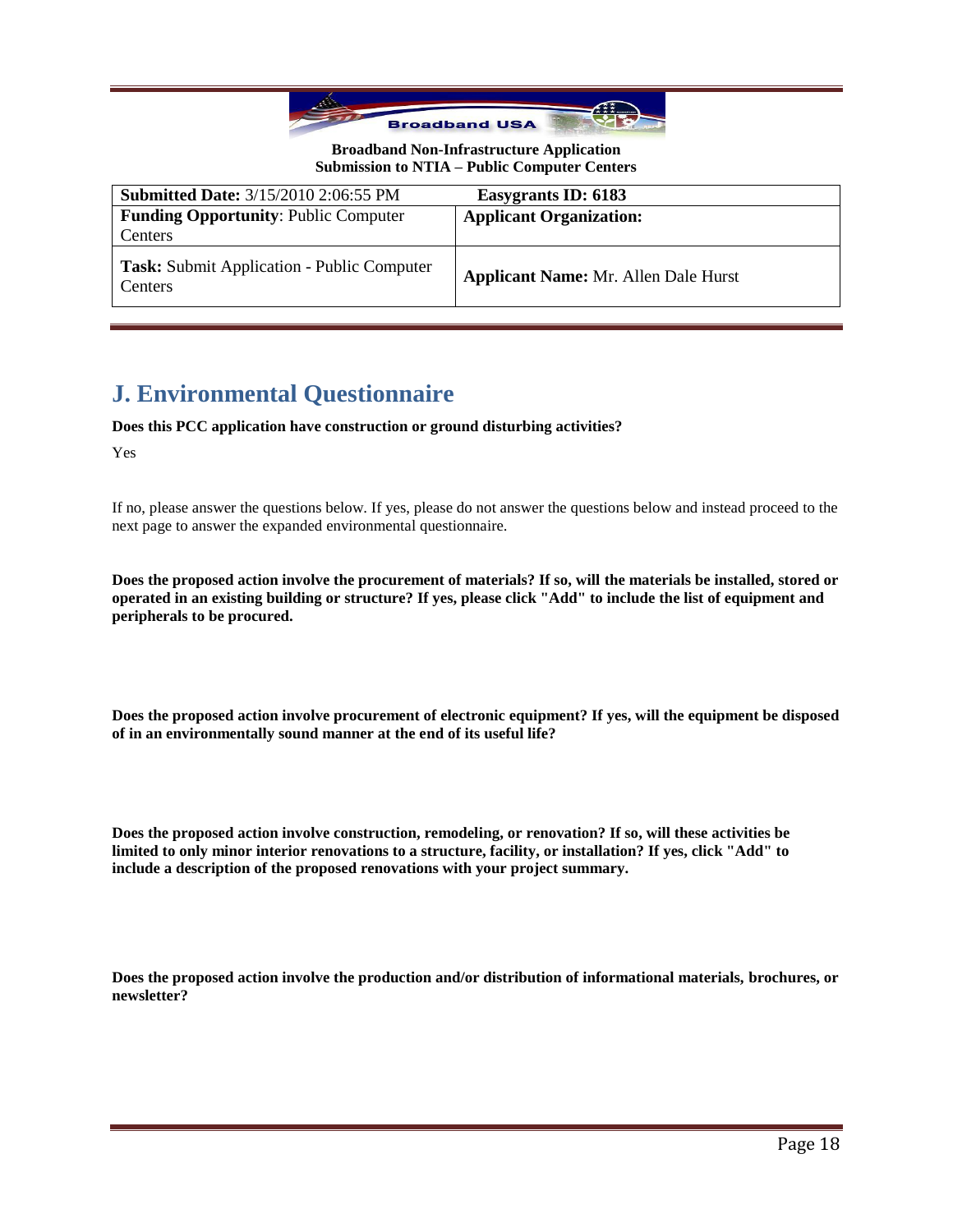

| <b>Submitted Date: 3/15/2010 2:06:55 PM</b>           | Easygrants ID: 6183                         |
|-------------------------------------------------------|---------------------------------------------|
| <b>Funding Opportunity: Public Computer</b>           | <b>Applicant Organization:</b>              |
| Centers                                               |                                             |
| Task: Submit Application - Public Computer<br>Centers | <b>Applicant Name: Mr. Allen Dale Hurst</b> |

**Does the proposed action involve training, teaching, or meeting facilitation at an existing facility or structure? If yes, click "Add" to explain.**

**Does the proposed action involve ground or surface disturbance to accommodate new fiber optic cable? If yes, please click "Add" to include a description of the extent of service upgrade, a list of the permits required, and linear footage of underground fiber optic cabling required.**

**Does the proposed action involve an upgrade of broadband service to an existing facility or structure? If yes, please include a description of the extent of service upgrade, a list of the permits required, and linear footage of underground fiber optic cabling required?**

# **K. Environmental Questionnaire – Part 2**

#### **Project Description**

PCC will be new construction, steel frame, stone exterior, sheet metal roof. Satellite dishes mounted on roof.

#### **Property Changes**

5 acres of private land will be used, 2 of which for the building and parking.

#### **Buildings**

The Center will be new construction. The building will be 10,000 square foot structure as described previously. 75' X 125'

#### **Wetlands**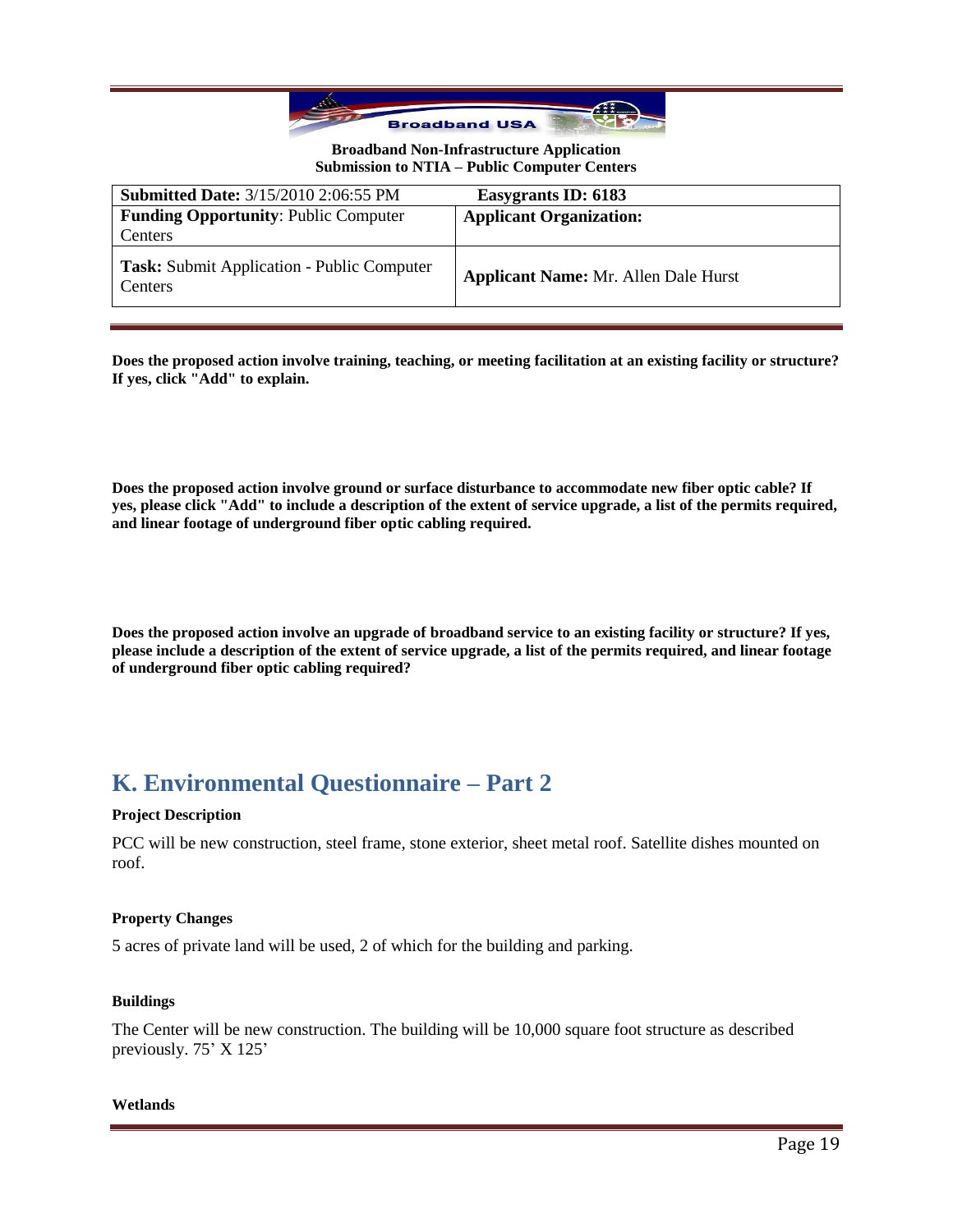

| <b>Submitted Date: 3/15/2010 2:06:55 PM</b>           | Easygrants ID: 6183                         |
|-------------------------------------------------------|---------------------------------------------|
| <b>Funding Opportunity: Public Computer</b>           | <b>Applicant Organization:</b>              |
| Centers                                               |                                             |
| Task: Submit Application - Public Computer<br>Centers | <b>Applicant Name: Mr. Allen Dale Hurst</b> |

There are no wetlands that will be disturbed with this project.

### **Critical Habitats**

Center will be located within city limits, and will be ecologically friendly, as we love all Gods' creations.

### **Floodplain**

The Center will not be located in a floodplain, God said, He would not destroy the earth with a flood again.

### **Protected Land**

The Center will be located again in city limits, on fresh clean ground. The whole city is a historic site.

### **Coastal Area**

Bonne Terre, Missouri is no where near the Ocean.

### **Brownfield**

We will not build near the chat dump, although I spent my child hood all over the old lead mineing town, and I AM still alive and well, a little upset about the crap associated with trying to get help for folks who suffer at the hands of a government that has become too large and unmanageable.